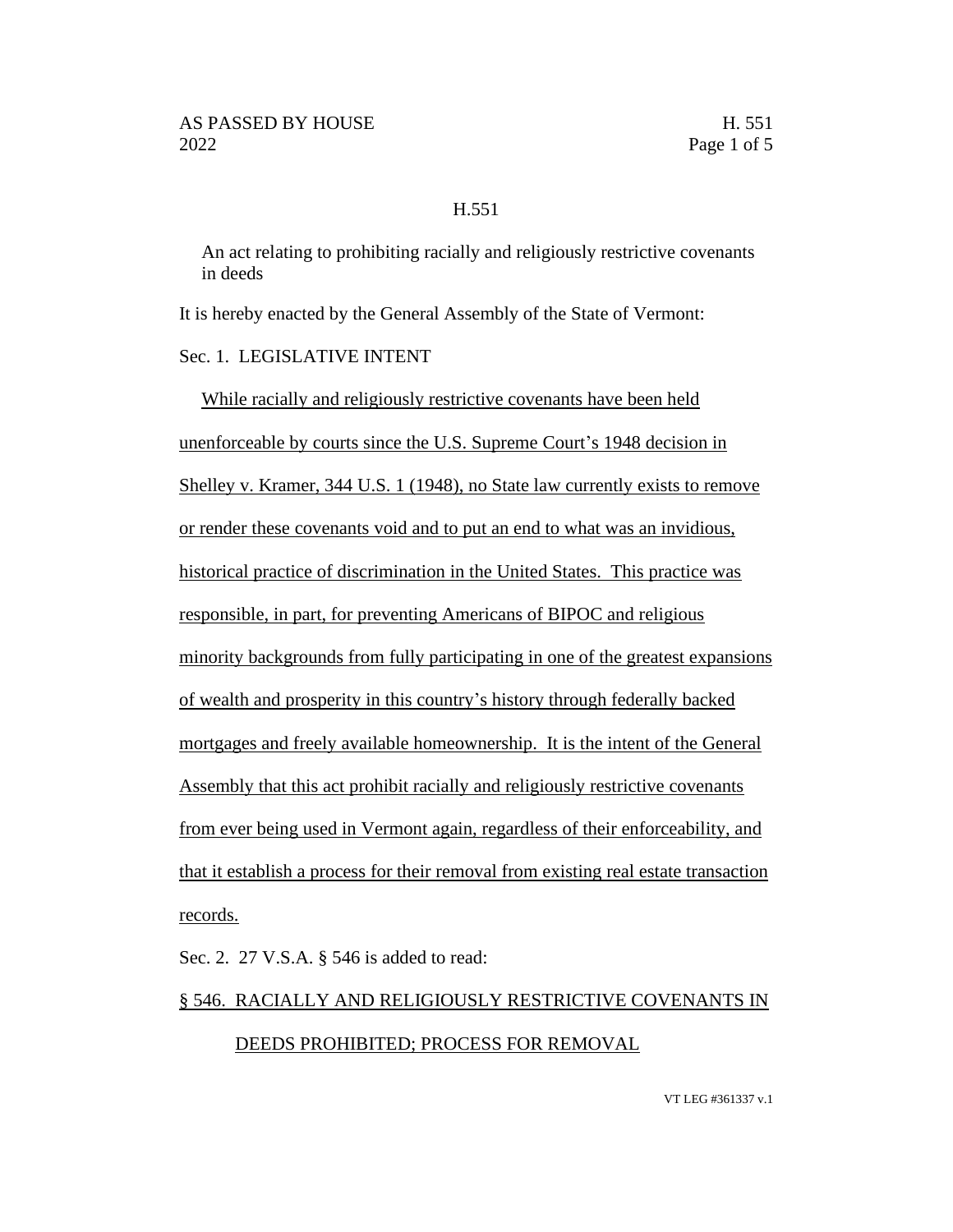(a)(1) A deed, mortgage, plat, or other recorded device recorded on or after July 1, 2022 shall not contain a covenant, easement, or any other restrictive or reversionary interest purporting to restrict the ownership or use of real property on the basis of race or religion.

(2) A covenant, easement, or any other restrictive or reversionary interest in a deed, mortgage, plat, or other recorded device purporting to restrict the ownership or use of real property on the basis of race or religion is declared contrary to the public policy of the State of Vermont and shall be void and unenforceable. This subdivision shall apply to a restrictive covenant executed at any time.

(b) A restrictive covenant, easement, or similar restrictive or reversionary interest prohibited by subsection (a) of this section may be released by the owner of the real property interest subject to the covenant by recording a Certificate of Release of Certain Prohibited Covenants. The real property owner may record the certificate prior to recording a deed conveying the property or at any other time the owner discovers that the prohibited covenant exists. The certificate may be prepared without assistance of an attorney but shall conform substantially to the following Certificate of Certain Prohibited Covenants form:

"CERTIFICATE OF RELEASE OF CERTAIN PROHIBITED COVENANTS Town of Record: \_\_\_\_\_\_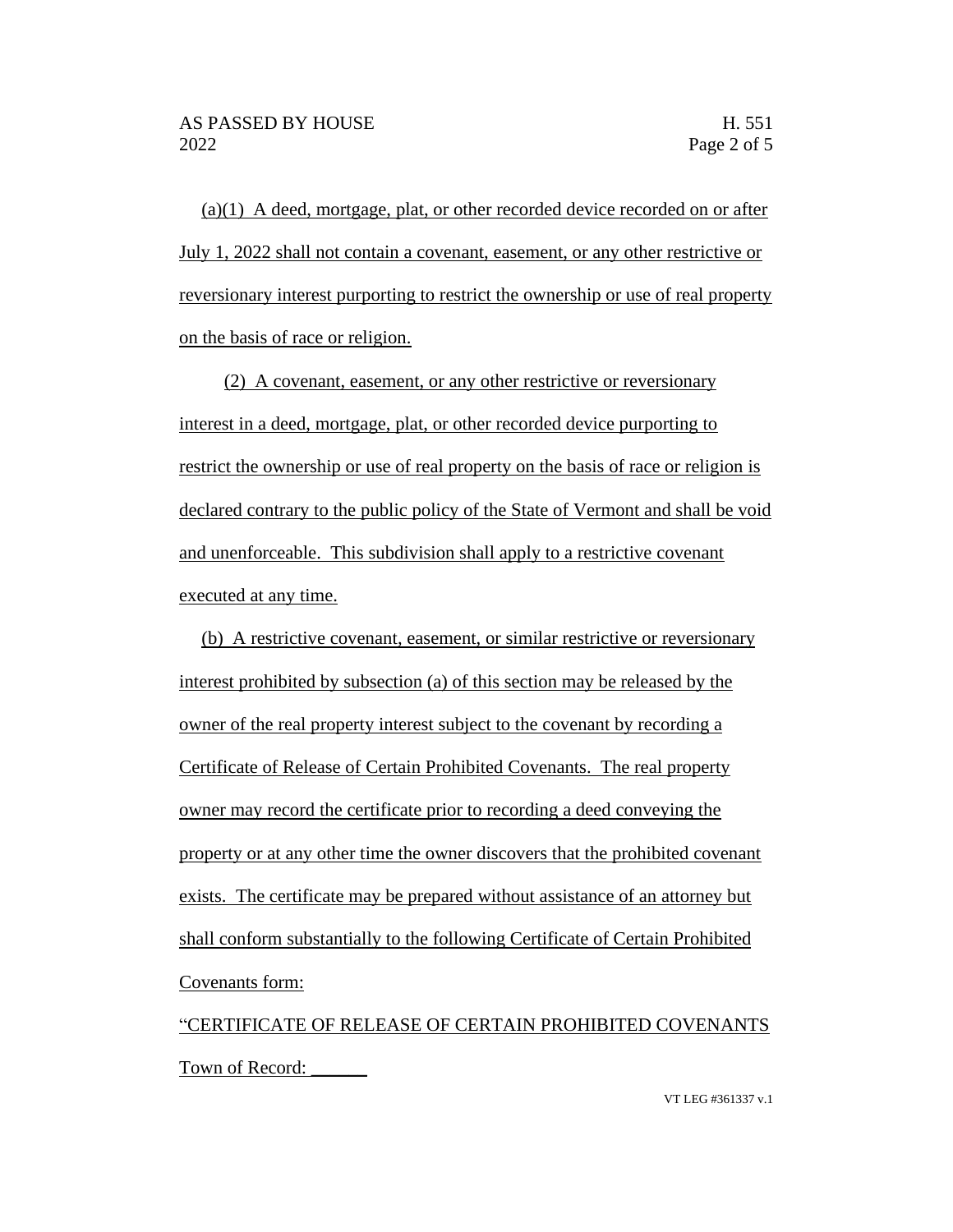Date of Instrument containing prohibited covenant(s): \_\_\_\_\_\_\_

Instrument Type: \_\_\_\_\_\_

Deed Book \_\_\_\_\_ Page \_\_\_\_ or Plat Book \_\_\_\_ Page \_\_\_\_\_

Name(s) of Current Owner(s): \_\_\_\_\_\_

Real Property Description: \_\_\_\_\_\_

The covenant contained in the above-mentioned instrument is released from

the above-described real property to the extent that it contains terms purporting

to restrict the ownership or use of the property as prohibited by 27 V.S.A.

 $§ 546(a).$ 

 $\mathcal{L}$ 

 $\overline{\phantom{a}}$ 

The undersigned is/are the legal owner(s) of the property described herein.

Given under my/our hand(s) this  $\_\_\_\_$  day of  $\_\_\_\_$ , 20 $\_\_\_\_\_\$ .

(Current Owners)

 $\overline{\phantom{a}}$ 

(1) For an acknowledgment in an individual capacity:

| State of Vermont [County] of |
|------------------------------|
|------------------------------|

This record was acknowledged before me on \_\_\_\_\_\_\_\_\_\_\_\_\_\_\_\_\_\_\_\_\_ by

Date  $\sum_{s}$  Name(s) of individual(s)

Signature of notary public

 $Stamp$   $\qquad \qquad$   $\qquad \qquad$   $\qquad$   $\qquad$   $\qquad$   $\qquad$   $\qquad$   $\qquad$   $\qquad$   $\qquad$   $\qquad$   $\qquad$   $\qquad$   $\qquad$   $\qquad$   $\qquad$   $\qquad$   $\qquad$   $\qquad$   $\qquad$   $\qquad$   $\qquad$   $\qquad$   $\qquad$   $\qquad$   $\qquad$   $\qquad$   $\qquad$   $\qquad$   $\qquad$   $\qquad$   $\qquad$   $\qquad$   $\qquad$   $\qquad$ 

VT LEG #361337 v.1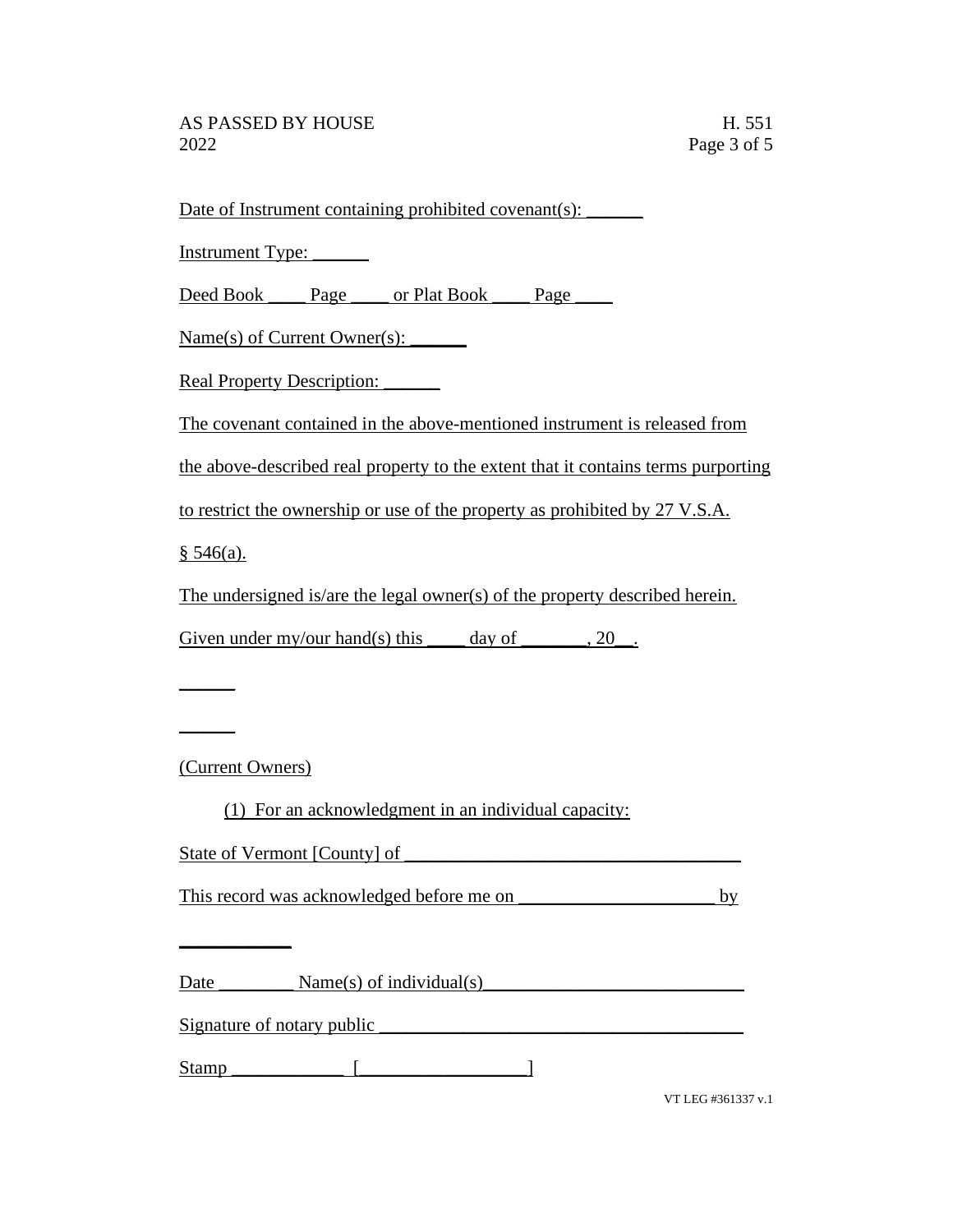| Title of office            | [My commission expires:                                           |           |          |
|----------------------------|-------------------------------------------------------------------|-----------|----------|
|                            | (2) For an acknowledgment in a representative capacity:           |           |          |
|                            | State of Vermont [County] of ______                               |           |          |
|                            | This record was acknowledged before me on                         | $by_$     |          |
|                            | Date $\_\_\_\_\_\$ Name(s) of individual(s) $\_\_\_\_\_\_\_\_\_\$ | <b>as</b> |          |
|                            | (type of authority, such as officer or trustee) of                |           | (name of |
|                            | party on behalf of whom record was executed).                     |           |          |
| Signature of notary public |                                                                   |           |          |
| $Stamp$ [                  |                                                                   |           |          |
| Title of office            | [My commission expires:                                           |           |          |
|                            | The clerk has satisfied the requirements of 32 V.S.A. § 1671."    |           |          |

Sec. 3. 32 V.S.A. § 1671 is amended to read:

## § 1671. TOWN CLERK

(a) For the purposes of this section, a "page" is defined as a single side of a leaf of paper on which is printed, written, or otherwise placed information to be recorded or filed. The maximum covered area on a page shall be 7 1/2 inches by 14 inches. All letters shall be at least one-sixteenth inch in height or in at least eight-point type. Unless otherwise provided by law, the fees to the town clerks shall be as follows:

(1) For recording a trust mortgage deed as provided in 24 V.S.A. § 1155, \$15.00 per page;

VT LEG #361337 v.1